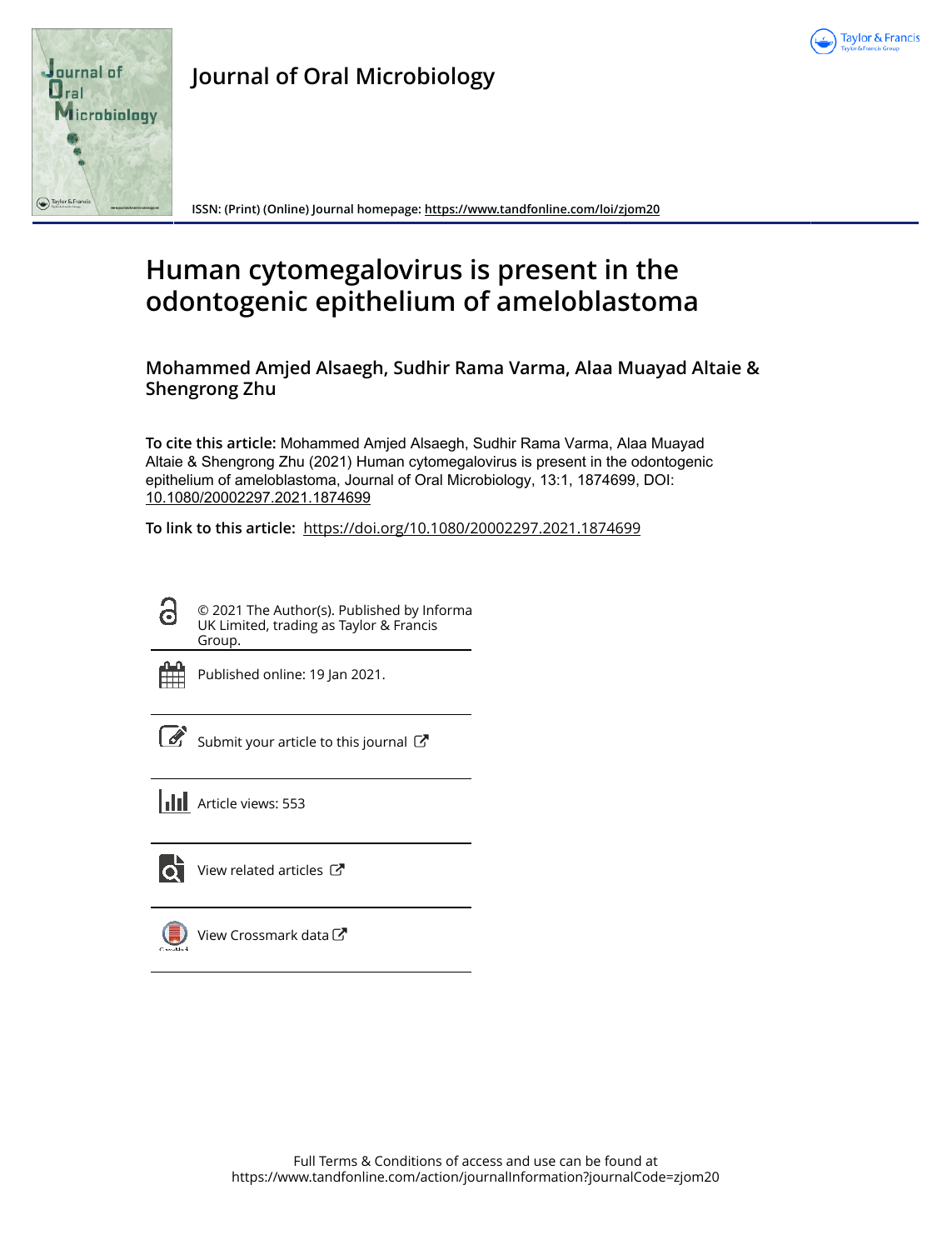Taylor & Francis Tavlor & Francis Group

**a** OPEN ACCESS **a** Check for updates

# **Human cytomegalovirus is present in the odontogenic epithelium of ameloblastoma**

#### Mohammed Amjed Alsaegh<sup>[a,b](#page-1-0)</sup>, Sudhir Rama Varma<sup>[c](#page-1-1)</sup>, Alaa Muaya[d](#page-1-1) Altaie<sup>d</sup> and Shengrong Zhu<sup>[b](#page-1-0)</sup>

<span id="page-1-1"></span><span id="page-1-0"></span>aDepartment of Oral and Craniofacial Health Sciences, College of Dental Medicine, University of Sharjah, Sharjah, UAE; <sup>b</sup>Department of Oral and Maxillofacial Surgery, Tongji Hospital of Tongji Medical College, Huazhong University of Science and Technology, Wuhan, P.R. China; <sup>c</sup>Department of Clinical Sciences, College of Dentistry, Ajman University, Ajman, UAE; <sup>d</sup>Sharjah Medical Research Institute, Medical College, Sharjah University, Sharjah, UAE

#### ABSTRACT

**Background:** The factor behind the activation of the remnant odontogenic tissues and development of odontogenic cysts and tumors is poorly understood.This study aimed to investigate the presence of human cytomegalovirus (HCMV) in dentigerous cyst (DC), odontogenic keratocyst (OKC), and ameloblastoma (AB).

**Methods:** The study included 41 samples, which distributed into DC (n=13), OKC (n=12), and AB (n=16). Conventional PCR assay and IHC analysis were used to detect the HCMV-DNA and HCMV glycoprotein B (HCMV-gB) respectively.

**Results:** HCMV-DNA was detected in 10 samples (62.5%) of AB, four samples (30.8%) of DC, and three samples (25 %) of OKC respectively ( $\chi^2$  test = 1.195, p= 0.247). Meanwhile, HCMVgB was found in 12 (75%) of AB, in 2 (15.4%) of DC, and absent in OKC (0.0%) ( $\chi^2$  test = 4.122, p= 0.042).

**Conclusions:** The high prevalence of HCMV inside the odontogenic epithelium of AB could indicate a possible role of the virus in the oncogenesis and/or oncomodulation of the AB. Additionally, we recommend the IHC for the detection of HCMV in the odontogenic tumors like AB.

ARTICLE HISTORY

Received 17 December 2020 Accepted 7 January 2021

#### **KEYWORDS**

HCMV; cytomegalovirus; odontogenic tumor; ameloblastoma; dentigerous cyst; keratocyst; odontogenic

#### **Introduction**

Odontogenic lesions are a group of diseases that originate from the remnant odontogenic tissues in the jaws and cause morbidity to the maxilla and the mandible. While these tissues are present in all individuals, the factor behind their activation and further development of odontogenic cysts and tumours is poorly understood.

<span id="page-1-2"></span>HCMV is the most frequent human pathogen in the family of the herpes viruses. It infects 50–100% of the general adult population. Molecularly, HCMV is a double-stranded DNA virus enclosing 165 genes. These genes encode viral proteins which are responsible to the virus latency and virulence. The HCMV proteins are mimic and interact with the human cellular proteins[\[1](#page-6-0)]. HCMV has a high cellular tropism, it infects different host cells like monocytes/ macrophages, polymorphonuclear leukocytes, T lymphocytes, fibroblasts, epithelial, and endothelial cells[[2\]](#page-6-1). The virus replicates inside the nucleus of the host cell and illustrates as enormous intranuclear but tiny cytoplasmic inclusion bodies in the histopathological sections. Although HCMV is known by its cytopathic effect known as owl's eye nucleus on H&E staining, often these inclusions are not visible,

<span id="page-1-4"></span>and in situ hybridization and immunohistochemical (IHC) stains are used for definitive viral diagnosis[\[3](#page-6-2)].

<span id="page-1-7"></span><span id="page-1-6"></span>Previous studies detected HCMV in different normal and pathological tissues. HCMV was detected in the periapical cyst, keratocyst[[4\]](#page-6-3), and in apical periodontitis [[5–9](#page-6-4)]. Furthermore, HCMV was present in different tumour cells[\[10](#page-6-5)]. A significant relation between HCMV and tumour has been found by different independent groups of researchers. In fact, HCMV promotes tumorigenesis, exhibits immunity evasiveness, causes immunosuppressive effects in the tumour environment, and involved in anti-apoptotic and hijacks proangiogenic mechanisms[[11\]](#page-6-6).

<span id="page-1-8"></span><span id="page-1-5"></span>Several studies used PCR for the detection of HCMV in the pathological tissues [[4](#page-6-3)[,6–8\]](#page-6-7). The using of PCR alone in the detection of a virus, like HCMV, who has a wide cellular tropism is lacking the information about the spatial cell distribution of the virus in the infected tissues. Accordingly, IHC approach in addition to the PCR assay were used for the investigation of HCMV in the current study. The present study aimed to investigate the presence of HCMV in dentigerous cyst (DC), odontogenic keratocyst (OKC), and ameloblastoma (AB).

<span id="page-1-3"></span>CONTACT Mohammed Amjed Alsaegh @ mohammedalsaegh@yahoo.com; @ Department of Oral and Craniofacial Health Sciences, College of Dental Medicine, University of Sharjah, Sharjah, UAE

© 2021 The Author(s). Published by Informa UK Limited, trading as Taylor & Francis Group.

This is an Open Access article distributed under the terms of the Creative Commons Attribution License (http://creativecommons.org/licenses/by/4.0/), which permits unrestricted use, distribution, and reproduction in any medium, provided the original work is properly cited.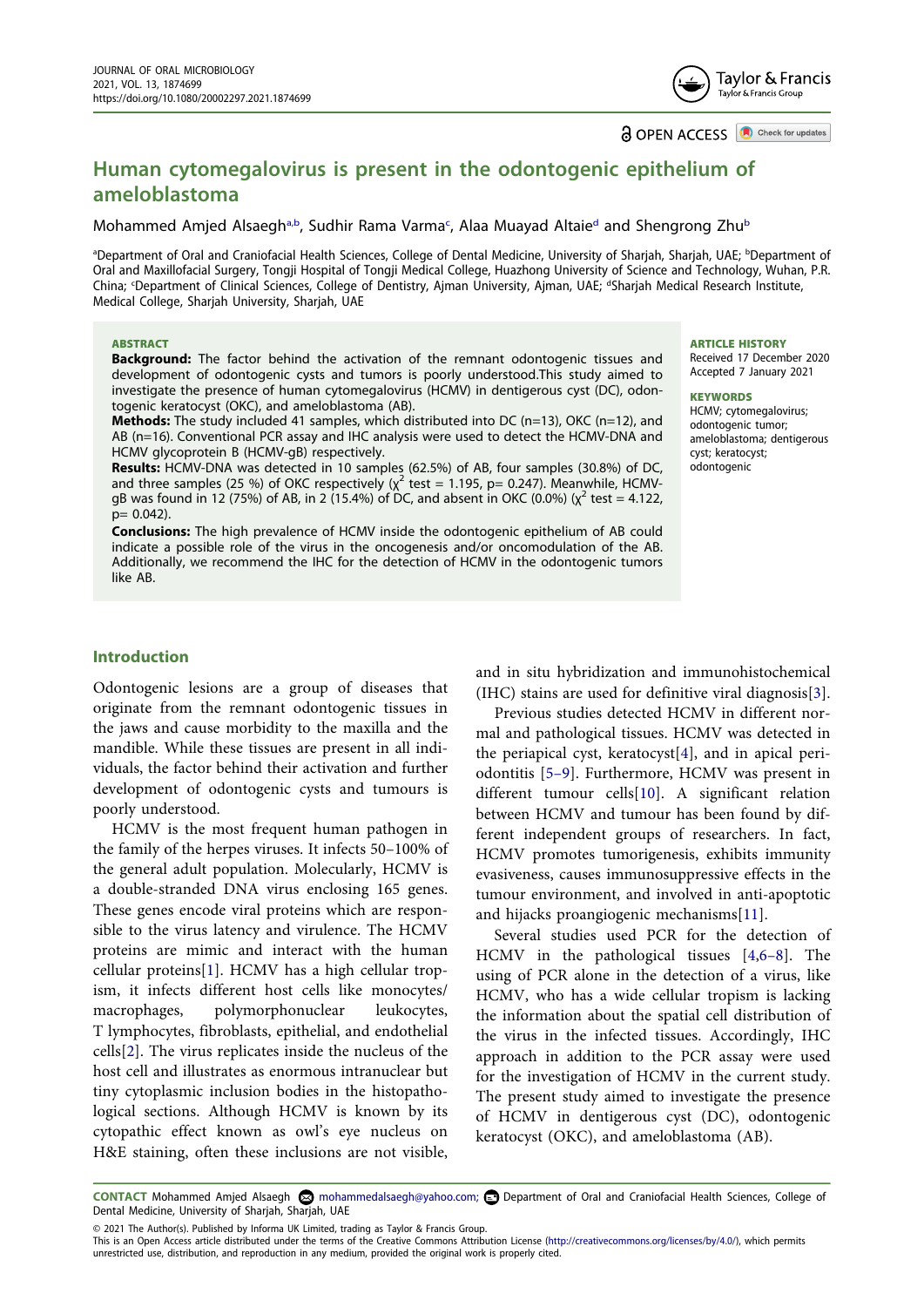#### **Materials and methods**

This retrospective study included 41 samples. The samples were retrieved from the pathology department of Tongji Hospital, Wuhan, China. The formalin-fixed and paraffin-embedded (FFPE) samples involved 13 DCs, 12 OKCs, and 16 follicular ABs. The pathology reports and available original H&E slides of all the cases were reviewed and confirmed. All participants did not take antiviral or immunosuppressive therapies and were free of acquired immune deficiency syndrome (AIDS). The OKC samples are of the parakeratinized type, solitary, and none of them was associated with nevoid basal-cell carcinoma syndrome. The Institutional Review Board of Tongji Medical College approved this study which followed the protocol of the World Medical Association Declaration of Helsinki.

The immunostaining method was the standard streptavidin-biotin peroxidase complex (Wuhan Boster Biological Technology, Ltd.). FFPE samples were cut into 5-μm sections, dewaxed, rehydrated and their endogenous peroxidase activities were quenched by 3% hydrogen peroxide solution. The antigens of the tissue were unmasked by exposing the slides in heated 0.01 M citrate buffer till the boiling point in a microwave. After that, goat serum (Wuhan Boster Biological Technology, Ltd.) was used to treat the samples at room temperature for 50 min before incubating them in 1:100 diluted primary mouse monoclonal antibody that directed to the HCMV-gB at 4°C overnight (bsm-2271 M; Clone: 1F11, Beijing Bioss Co, China). Then after, the slides were incubated with 10 μg/ml of the biotinylated goat anti-mouse secondary antibody (BA1001 Wuhan Biological Technology, Ltd.) for 2 h at room temperature. This step was followed by staining with 20 μg/ml streptavidin-biotin-peroxidase complex. Consequently, 3,3ʹ-diaminobenzidine substrate was used to develop the sections which are then counter-stained with Mayer's hematoxylin. The negative controls were passed through all the previous steps, but phosphate- buffered saline was used instead of the primary antibody.

Each slide was investigated totally, the positive result was identified as a yellowish-brown precipitate in the nucleus and cytoplasm of the odontogenic epithelium using high power field. Meanwhile, absence or questionable staining in the odontogenic epithelium were deemed as negative results.

Each FFPE sample was cut into five pieces of 10 μm thick sections for the conventional PCR analysis. These pieces were deparaffinized, rehydrated and the DN32 DNA extraction kit (Aidlab. Co. LTD, Beijing, China) was used to extract the DNA from them. The suitability of the extracted DNA for further molecular analysis was assessed using primers that recognize the albumin gene. The final PCR products was 159 bp in size using the primers for HCMV detection that adopted from Andric et al [[4](#page-6-3)]. as follows: HCMV F: 5ʹ-CCACCCGTGGTGCCAGCTCC-3ʹ and HCMV R: 5ʹCCCGCTCCTCCTGAGCACCC-3ʹ.

The PCR reaction was performed in a final reaction volume of 25 μL containing 3 μL of the isolated DNA solution, 15 pmol of forward and reversed primers, 200 mmol/L of each deoxynucleoside triphosphate, and 12.5  $\mu$ L of 2 × Taq MasterMix (Aidlab Co. LTD, Beijing, China). The DNA Initial denaturation was performed at 94°C for 3 min, followed by 30 cycles of 30 s for each of denaturation at 94°C; annealing at 56°C; and elongation at 72°C, while the final extension was achieved at 72°C for 5 min. Each PCR experiment was performed with positive and negative controls. Lymphoid cell lines containing HCMV were used as positive controls, whilst a PCR mixture containing 3 μL distilled water instead of sample was used as a negative control. The final 159 bp products were visualized using ethidium bromide staining running through 3% agarose gel.

Data were analyzed using the Statistical Package for the Social Sciences (SPSS) 19.0 software (IBM SPSS, Armonk, NY, USA). The differences were detected using chi-square test, while Kappa statistical test was used to assess the degree of agreement between IHC and PCR results. P value of <0.05 was deemed significant.

<span id="page-2-0"></span>**Table 1.** Clinical features of the studied cases.

| Variables            | Total      | Dentigerous cyst | Odontogenic keratocyst | Ameloblastoma |
|----------------------|------------|------------------|------------------------|---------------|
| Patients (n)         | 41         | 13               | 12                     | 16            |
| Age (years)          | 37.24      | 40               | 39.42                  | 33.38         |
| Mean                 | $12 - 74$  | $12 - 74$        | $15 - 66$              | $12 - 70$     |
| Range                |            |                  |                        |               |
| Gender, n (%)        | 23 (56.1%) | 10 (76.9%)       | 5(41.7%)               | $8(50\%)$     |
| Male                 | 18 (43.9%) | $3(23.1\%)$      | 7(58.3%)               | 8 (50%)       |
| Female               |            |                  |                        |               |
| Location, $n$ $(\%)$ | 26 (63.4%) | $3(23.1\%)$      | 8(66.7%)               | 15 (93.8%)    |
| Mandible             | 15 (36.6%) | 10 (76.9%)       | 4 (33.3%)              | $1(6.3\%)$    |
| Maxilla              |            |                  |                        |               |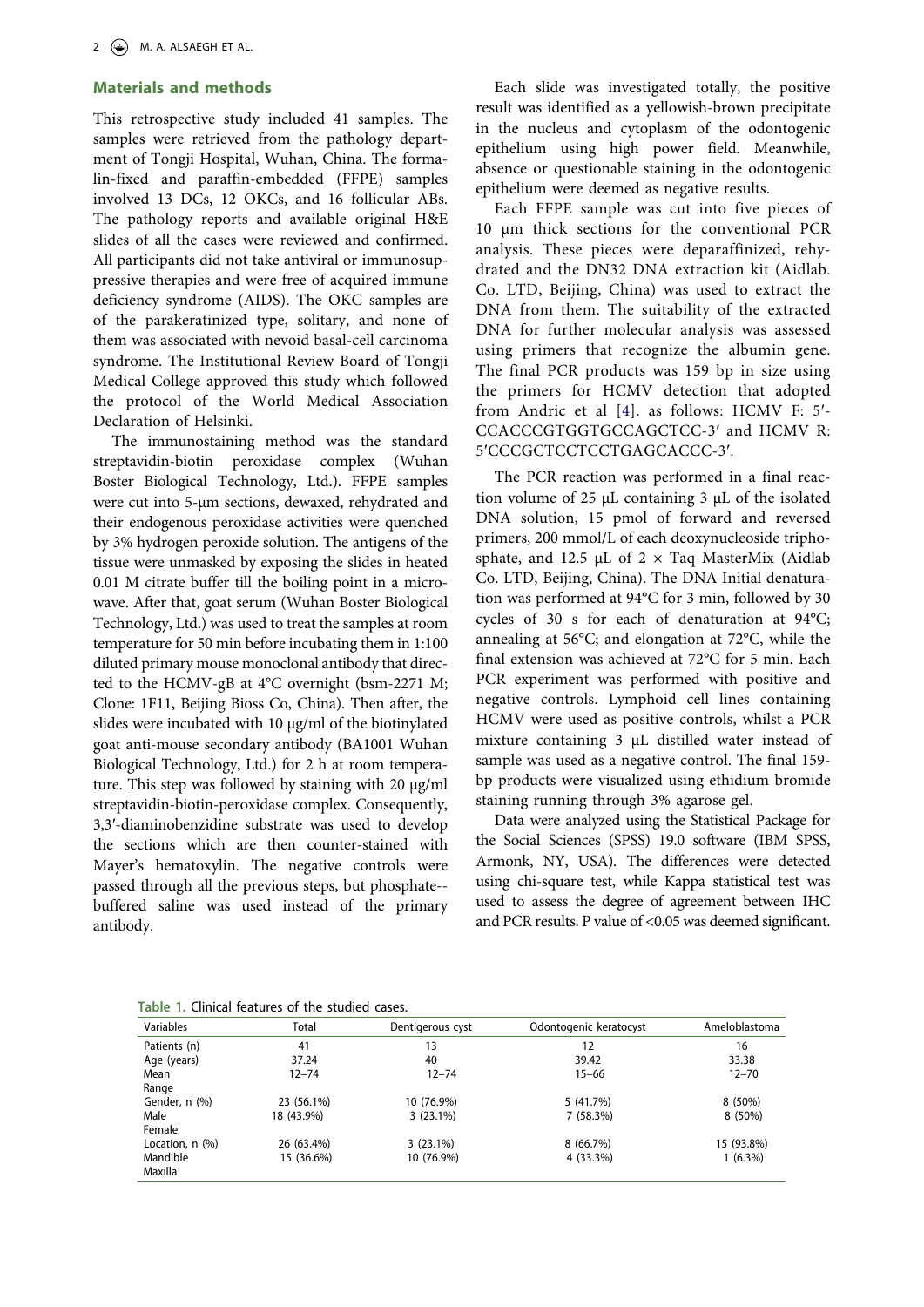<span id="page-3-0"></span>**Table 2.** The presence of HCMV-DNA and the expression of HCMV-gB in the studied groups.

| Samples                | <b>HCMV-DNA</b>    | HCMV-qB            |
|------------------------|--------------------|--------------------|
| Dentigerous cyst       | +ve $(n=4)$ 30.8%  | +ve $(n=2)$ 15.4%  |
| $(n=13)$               | -ve $(n= 9)$ 69.2% | -ve $(n=11)$ 84.6% |
| Odontogenic Keratocyst | +ve $(n=3)$ 25%    | +ve $(n=0)$ 0.0%   |
| $(n=12)$               | -ve $(n= 9)$ 75%   | -ve $(n=12)$ 100%  |
| Ameloblastoma          | +ve $(n=10)$ 62.5% | +ve $(n=12)$ 75%   |
| $(n=16)$               | -ve $(n=6)$ 37.5%  | -ve $(n=4)$ 25%    |

#### **Results**

The study involved 41 cases. Among them, 18 cases were females (43.9%) and 23 cases were males (56.1%). The mean age of patients was 37.24 years. The most common site of involvement was the mandible (26 cases; 63.4%), whereas the maxilla was involved in 15 cases (36.6%). The relevant clinical features of the participants in the current study are summarized in [Table 1.](#page-2-0)

HCMV-DNA was detected in four samples (30.8%) of DCs, three (25%) of OKCs, and 10 (62.5%) of ABs consequently ([Table 2](#page-3-0)). Statistical analysis using chi-square test showed a nonsignificant difference in the detection of HCMV-DNA among the studied samples ( $\chi$ 2 test = 1.195,  $p = 0.247$ .

HCMV-gB was immunohistochemically identified as a yellowish to brown precipitate that located mainly in the nucleus and less frequently in the cytoplasm of the studied odontogenic epithelial

cells. The location of HCMV-gB expression was in both the peripheral columnar cells and stellate reticulum‒like cells of Abs, while positively stained cells in DC were located throughout the layers of the epithelial wall [\(Figure 1\)](#page-3-1).

A positive HCMV-gB protein expression was found in 12 cases (75%) of AB. In DC samples, only two cases (15.4%) were showed positive HCMV-gB staining. Meanwhile, all OKC samples showed a negative staining of HCMV-gB [\(Table 2\)](#page-3-0). Chisquare test showed significantly higher expression of HCMV-gB in AB than in DC and OKC  $(\chi^2)$ test =  $4.122$ , p = 0.042). Kappa coefficient test showed moderate agreements ( $\kappa = 0.433$ ,  $p = 0.005$ ) between PCR and IHC results in the total-studied samples.

#### **Discussion**

The factor behind the activation of the remnant odontogenic epithelium in the jaws and further development of odontogenic cysts and tumours is poorly understood. This article investigated the presence of HCMV in the odontogenic cysts and tumours. To the extent of our knowledge, this is the first report dealing with the presence of HCMV in AB and DC. Nevertheless, there is only one previous article that investigated the presence of HCMV in OKC[\[4](#page-6-3)].

Both viral DNA and protein was investigated in the current study. Accordingly, HCMV-DNA was detected as a non-significantly different in AB, DC, and OKC. The prevalence of HCMV-DNA in our



<span id="page-3-1"></span>**Figure 1.** Immunohistochemical expression of HCMV-gB in the studied odontogenic lesions. The positively stained cells in dentigerous cyst were distributed throughout the epithelial wall (A), absence of staining in odontogenic keratocyst (B), negative staining in ameloblastoma (AB) (C), heavy expression of HCMV-gB in both the peripheral columnar cells and the stellate reticulum–like cells of AB (D), more positive expression in the peripheral columnar cells of AB (E), and (F) more positive expression in the stellate reticulum-like cells of AB.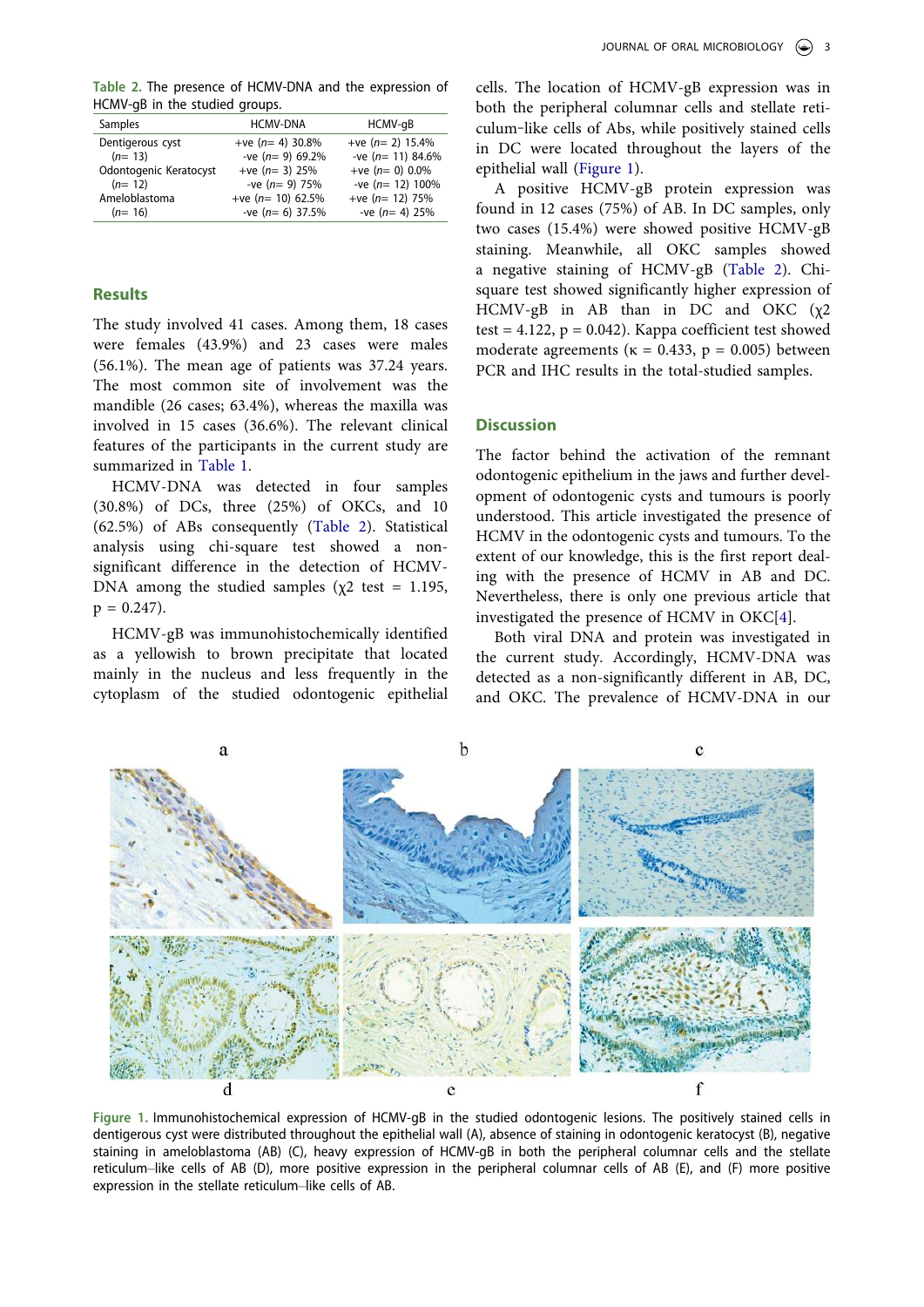odontogenic lesion samples is comparable to other studies that conducted in the odontogenic cysts and periapical granulomas [[4,](#page-6-3)[7](#page-6-8)]. However, a more frequent detection was observed when the odontogenic cyst has a history of previous episodes of acute infection [[4\]](#page-6-3) and in symptomatic and large periapical granuloma [[6](#page-6-7)[,7](#page-6-8)]. Despite its comparable PCR results, the current study showed a significant difference in the HCMV-gB expression in the odontogenic epithelium of the different groups of the studied lesions. This could be attributed to the fact that detection of HCMV-DNA is reflecting the total cellular presence of the virus in the studied lesions rather than its real infection of the odontogenic epithelium of the studied cysts and tumours. In fact, HCMV is the most common herpes virus that causes infection for human where it infects 50–100% of the general adult population[[1\]](#page-6-0). Inside host, HCMV infects different immune cells like monocytes/macrophages, polymorphonuclear leukocytes, and T lymphocytes [[2\]](#page-6-1). Consequently, the HCMV infected leukocytes could invade the odontogenic cysts and tumours leading to the on par PCR recognition of HCMV-DNA in these studied odontogenic lesions. In accordance to this opinion, Sabiti et al. found that HCMV has infected mainly the inflammatory cells in dental periapical lesions, where 40% of the virus was detected in the monocyte/macrophage and 54% in the T lymphocytes using multicolour flow cytometry [[12\]](#page-6-9). Leukocytes are heavily infiltrating the periapical granuloma. This could be the reason behind the detection of HCMV-DNA in the periapical lesions of the previous studies using PCR assay [\[6](#page-6-7),[7\]](#page-6-8).

<span id="page-4-2"></span>The current study recommended that a possible role of HCMV in odontogenic lesions should rely on the IHC results rather than the PCR one. The spatial distribution of HCMV and effect inside the odontogenic epithelium is better identified using IHC. Therefore, IHC detection of HCMV is more specific method than non-spatial detection of HCMV-DNA using PCR.

<span id="page-4-3"></span>Our results showed that PCR assay is more sensitive in detecting HCMV than IHC in both DC and OKC. Alternatively, IHC was more sensitive in AB samples (positivity was 75% in IHC and 63% in PCR). AB is an odontogenic tumour while DC and OKC are not. It was found that PCR and sequencing methods of HCMV detection inside tumour has a generally unresolved technical problems to detect the HCMV-DNA in specimens of tumor[\[11\]](#page-6-6). These problems were attributed to the high genetic discrepancy of HCMV genome and the inherited difficulties associated with Taq polymerases to read the DNA of the HCMV in the tumour tissues[[13\]](#page-6-10). Furthermore, some negative expression of HCMV-DNA in different tumours could be due to that only part of the HCMV genome, which is not targeted by PCR methodology, is present in the tumour tissues[\[10](#page-6-5)].

HCMV replicates inside the nucleus of the host cells and illustrates as enormous intranuclear and tiny cytoplasmic inclusion bodies. In histopathological sections, HCMV is identified by viral cytopathic effect known as owl's eye nucleus on H&E staining. However, these inclusions are usually not visible, and in situ hybridization and IHC stains are used for the definitive diagnosis[[3](#page-6-2)]. In the present study, the IHC detection was for HCMV-gB. HCMV-gB is an ample protein, which located in the envelope of the virus. It is regarded as a strong immunogenic protein and it is essential for the infectivity of the virus. Specifically, HCMV-gB provides the virus with the cell fusion activity that required for infection of all cell types. Meanwhile, other envelope proteins are involved in infectivity of only specific cell types[\[14](#page-6-11)]. Although the location of the HCMV-gB expression was mainly nuclear, the cytoplasmic expression was also identified in the current study. Indeed, the cytoplasmic expression of HCMV proteins are often present in the infected tumour cells. This type of expression is rarely observed in other infected tissues, suggesting an alternative behaviour of HCMV in tumour cells or even the existence of unique strains of HCMV that associated with the tumour [\[11](#page-6-6)]. Peculiarly, this cytoplasmic expression of HCMV was also found in samples of apical periodontitis[[2\]](#page-6-1).

<span id="page-4-4"></span><span id="page-4-1"></span>Several studies detected HCMV in different pathological lesions of the jaws. A previous study revealed a significant presence of HCMV in samples of periapical cyst and OKC[\[4\]](#page-6-3). Besides, HCMV was detected in the apical periodontitis using both PCR [[6,](#page-6-7)[7\]](#page-6-8) and IHC [[2](#page-6-1)[,8](#page-6-12)]. Interestingly, HCMV has a higher prevalence in the symptomatic and/or the large chronic periapical lesions than the asymptomatic and/or small lesions [\[6](#page-6-7)[,7\]](#page-6-8). Furthermore, HCMV was present in the periapical lesion of teeth with an intact crown, indicating that the infection does not originate from the mouth, but rather transferred to this location by immune cells[\[5](#page-6-4)]. Contrary, other previous studies found that HCMV infection was rare in apical lesions [\[15](#page-6-13)] and absent in the periapical abscess[\[16](#page-6-14)].

<span id="page-4-5"></span><span id="page-4-0"></span>The IHC results of our study did not reveal the presence of HCMV in the odontogenic epithelium of OKCs. This result disagrees with a previous study that found the presence of HCMV in 60% of OKC samples[[4\]](#page-6-3). Possibly, this disagreement is related to the methodology used in the detection of HCMV. Andric et al. used the PCR method to detect the HCMV-DNA, while we recommended the IHC as an actual spatial detection of HCMV. Noteworthy, we also detected HCMV-DNA in 25% of OKC samples using the same primer recommended by Andric et al [[4\]](#page-6-3). The PCR positivity could be attributed to the virus presence in the connective tissue capsule of the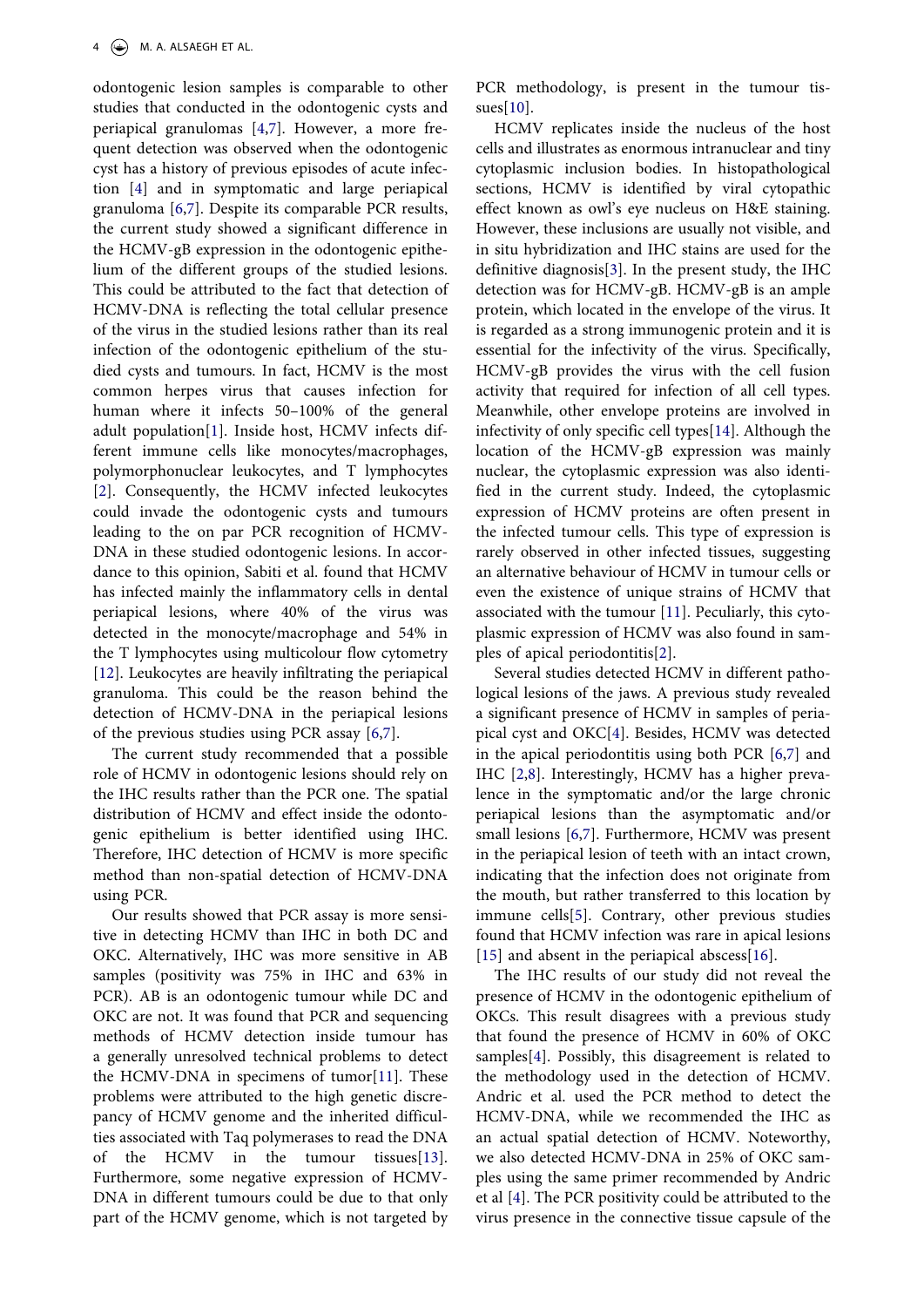A higher expression of HCMV viral protein in AB than in DC and OKC was found in the present study. One could speculate a possible role of HCMV in the etiopathogenesis and/or oncomodulation of the AB. AB is a true tumour, while DC is an odontogenic cyst and OKC was reclassified as an odontogenic cyst in the last WHO classification in the year 2017 from what it was known as a tumour. More investigations are needed to elaborate the possible role of the virus in the oncogenesis or oncomodulation of AB. The high prevalence of HCMV-gB inside the odontogenic epithelium of the AB samples could indicate the presence of an active virus involvement rather than just concomitant presence of HCMV-DNA in cells other than odontogenic epithelium of the studied samples. Evidence indicated a role of HCMV in both oncomodulation and oncogenesis of the tumour [\[10\]](#page-6-5). Actually, HCMV promotes the survival of its host cells through encoding different viral proteins that hindering apoptosis and securing sufficient viral replication[\[17\]](#page-6-15). Hence, we cannot exclude a possible role of HCMV that helps the hosting odontogenic epithelial cells of AB to survive and escape the apoptosis. Notwithstanding, a just incidental presence of HCMV inside the odontogenic epithelium of the odontogenic lesions is still a prospect that also needs to further investigations.

<span id="page-5-0"></span>It is well-known that HCMV pathology is linked to its broad cell tropism. Thereby, it infects most human tissues and organs. HCMV can be found in more than 90% of total human epithelial tumours. It has been speculated that positive PCR results of HCMV-DNA could reflect an opportunistic infection of HCMV in the frequently immunosuppressed cancerous patients[[10\]](#page-6-5). Furthermore, detection of the viral DNA could reflect a contamination that happened during the surgical procedure which is the main current treatment for DC, OKC, and AB. However, the IHC detection of the HCMV-gB inside the tumor cells, like in the current study, could give more clues for a possible role of HCMV in the tumor initiation and progression.

The consequence of HCMV infection differs according to the kind of the infected cells. Comparable to odontogenic epithelium that studied in our report, epithelial cells provide less degree of viral replication as the virus reveals a chronic

infection and makes little but persistent viral shedding. This is not the case in other cell types like fibroblasts and smooth muscle cells where the HCMV replication is in large quantities leading to almost heavy viral progeny[\[18](#page-6-16)]. The chronic pattern of HCMV infection to the epithelial cells simulates the slow-growing feature of AB.

<span id="page-5-1"></span>The viral gB part has a pivotal role for the HCMV infection of all cell types. Hence, McVoy et al. suggested that gB as an interesting structure for the development of a drug that targeting HCMV. Additionally, gB is qualitatively more conserved than the rest of the HCMV genome[\[14](#page-6-11)]. This suggestion gives a clinical significance for our study that targeted and found high expression of HCMV-gB in ABs. Traditionally, the clinical management of HCMV is mostly focused on tissue transplant cases. The presence and possible relation of HCMV in an odontogenic tumour could further investigate the strategy of HCMV therapy in the tumour cases.

A further study is indicated to explore the molecular effects and pathways of HCMV in the odontogenic lesions. This will help in better understanding of the virus role in AB and excludes the incidental and passive presence of HCMV in the related lesion.

# **Conclusion**

Although the incidental presence of HCMV cannot be excluded, the high prevalence of HCMV inside the odontogenic epithelium of AB could indicate a possible role of the virus in the oncogenesis and/ or oncomodulation of the AB. Additionally, we recommend the IHC for the detection of HCMV in the odontogenic tumours like AB.

## **Acknowledgments**

We would like to thank the Huazhong University of Science and Technology for giving the support and the pathology lab of Tongji Hospital for helping in pathological samples retrieving. This research did not receive any specific grant from funding agencies in the public, commercial, or not-for-profit sectors.

#### **Disclosure statement**

No potential conflict of interest was reported by the authors.

## **Authors' contributions**

The study design, sample collection and organisation were carried out by MAA, SRV, and ZR. All laboratory work was completed by MAA and AMA. MAA and AMA undertook the statistical analysis. MAA, SRV, and AMA wrote the paper. All authors contributed to the final manuscript.